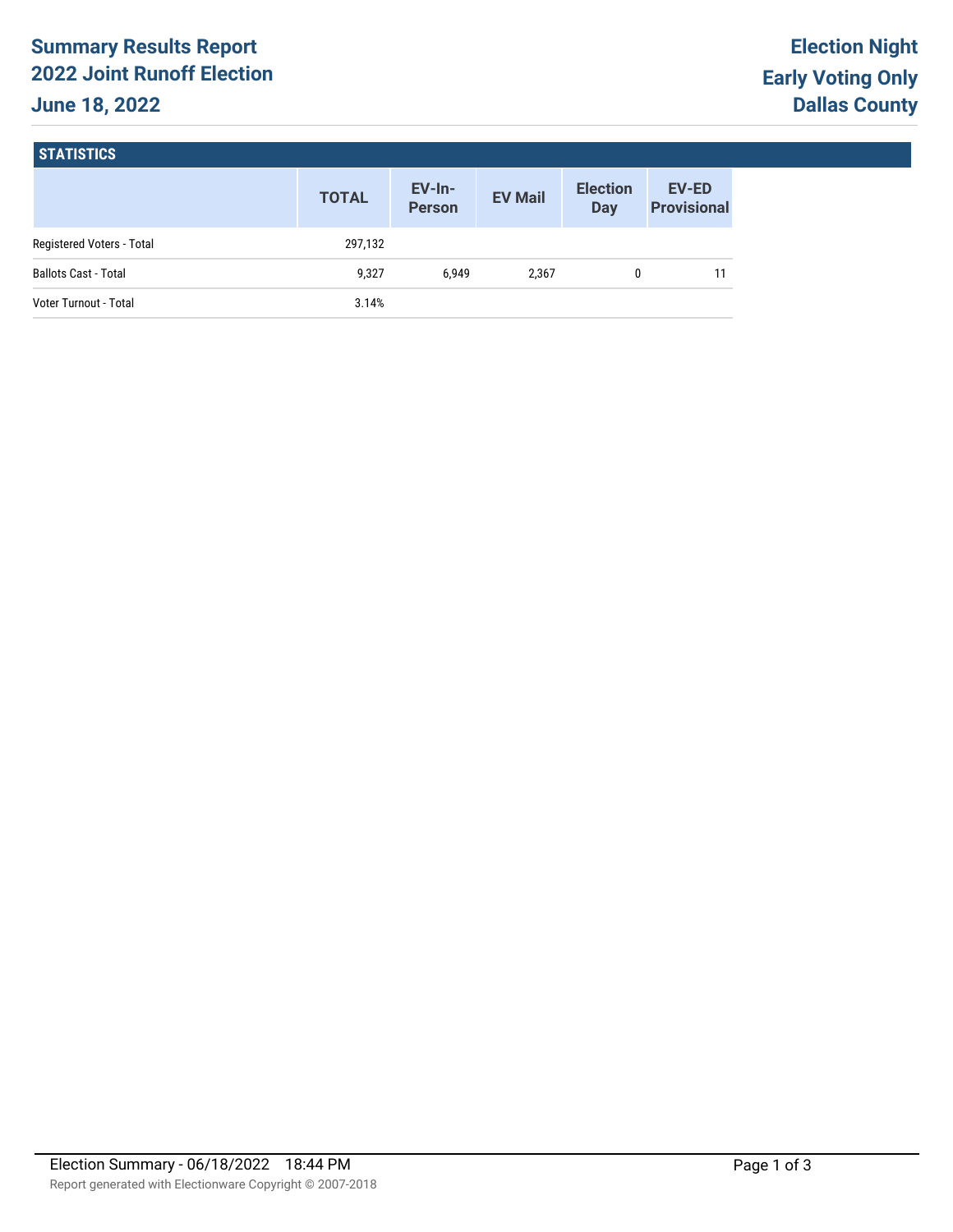## **Carrollton For Member of Council, Place 3 -Unexpired Term Carrollton**

Vote For 1

|                         | <b>TOTAL</b> | VOTE %  | <b>EV-In-</b><br><b>Person</b> | <b>EV Mail</b> | <b>Election</b><br><b>Day</b> | <b>EV-ED</b><br><b>Provisional</b> |
|-------------------------|--------------|---------|--------------------------------|----------------|-------------------------------|------------------------------------|
| <b>Richard Fleming</b>  | 448          | 54.30%  | 303                            | 145            | 0                             |                                    |
| Daisy Palomo            | 377          | 45.70%  | 255                            | 122            | 0                             |                                    |
| <b>Total Votes Cast</b> | 825          | 100.00% | 558                            | 267            | 0                             |                                    |

#### **Duncanville Mayor Duncanville**

Vote For 1

|                         | <b>TOTAL</b> | <b>VOTE %</b> | <b>EV-In-</b><br><b>Person</b> | <b>EV Mail</b> | <b>Election</b><br><b>Day</b> | <b>EV-ED</b><br><b>Provisional</b> |
|-------------------------|--------------|---------------|--------------------------------|----------------|-------------------------------|------------------------------------|
| Mark D. Cooks           | 825          | 47.33%        | 701                            | 121            | 0                             | 3                                  |
| Barry L. Gordon         | 918          | 52.67%        | 811                            | 106            | $\mathbf{0}$                  |                                    |
| <b>Total Votes Cast</b> | 1,743        | 100.00%       | 1,512                          | 227            | 0                             | 4                                  |

## **Garland For Member of Council, District 5 Garland District 05**

Vote For 1

|                         | <b>TOTAL</b> | VOTE %  | EV-In-<br>Person | <b>EV Mail</b> | <b>Election</b><br>Day | <b>EV-ED</b><br><b>Provisional</b> |
|-------------------------|--------------|---------|------------------|----------------|------------------------|------------------------------------|
| Margaret A. Lucht       | 157          | 58.58%  | 102              | 55             | 0                      | 0                                  |
| Jon Dehn                | 111          | 41.42%  | 92               | 19             | 0                      | 0                                  |
| <b>Total Votes Cast</b> | 268          | 100.00% | 194              | 74             | $\bf{0}$               | 0                                  |

#### **Irving For Member of Council, Single Member District 1 Irving District 01**

Vote For 1

|                         | <b>TOTAL</b> | VOTE %  | <b>EV-In-</b><br><b>Person</b> | <b>EV Mail</b> | <b>Election</b><br>Day | <b>EV-ED</b><br><b>Provisional</b> |
|-------------------------|--------------|---------|--------------------------------|----------------|------------------------|------------------------------------|
| <b>Tony Grimes</b>      | 209          | 42.74%  | 154                            | 55             | 0                      | 0                                  |
| John Bloch              | 280          | 57.26%  | 264                            | 16             | 0                      | 0                                  |
| <b>Total Votes Cast</b> | 489          | 100.00% | 418                            | 71             | 0                      | $\bf{0}$                           |